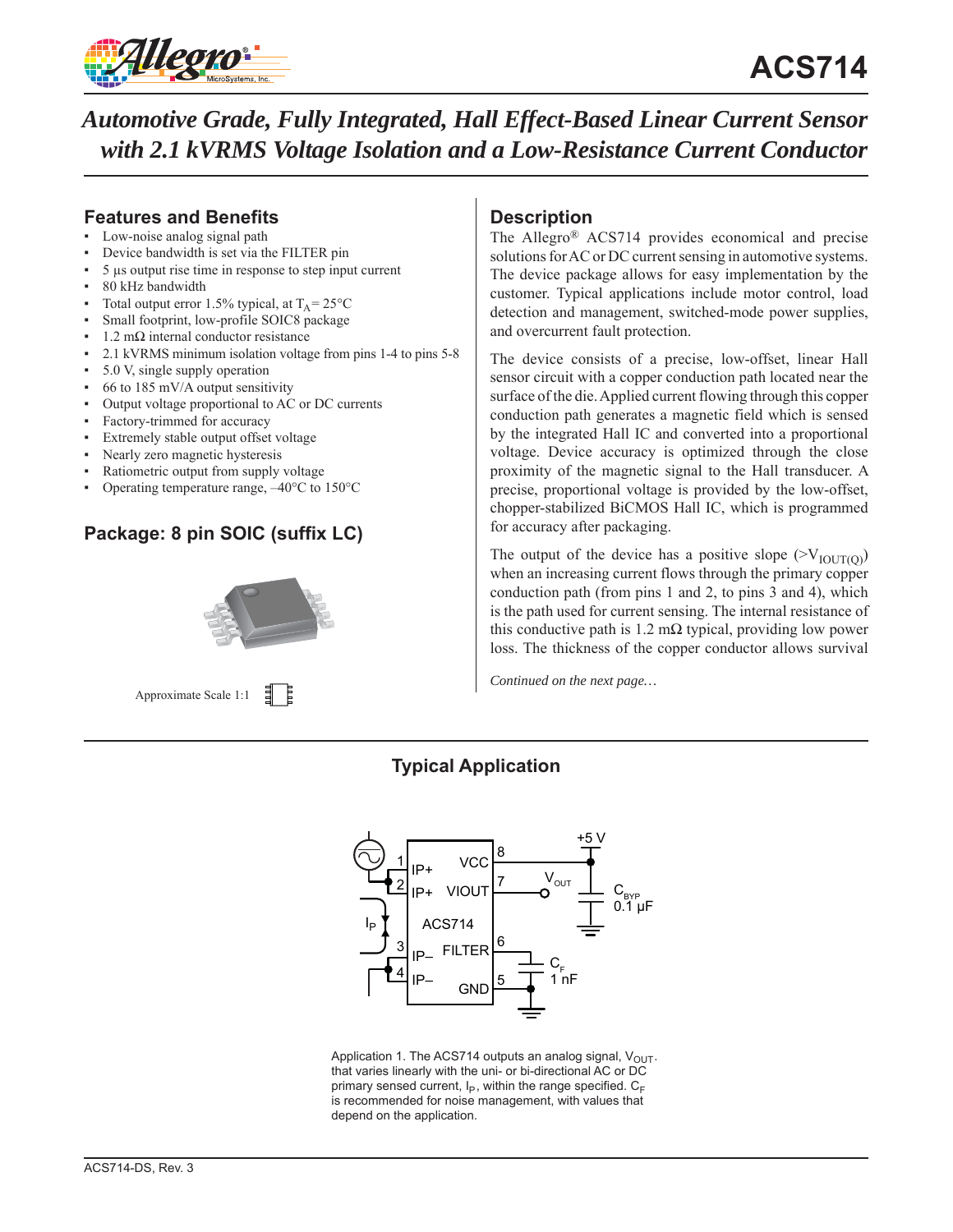### **Description (continued)**

of the device at up to 5× overcurrent conditions. The terminals of the conductive path are electrically isolated from the sensor leads (pins 5 through 8). This allows the ACS714 current sensor to be used in applications requiring electrical isolation without the use of opto-isolators or other costly isolation techniques.

The ACS714 is provided in a small, surface mount SOIC8 package. The leadframe is plated with 100% matte tin, which is compatible with standard lead (Pb) free printed circuit board assembly processes. Internally, the device is Pb-free, except for flip-chip high-temperature Pb-based solder balls, currently exempt from RoHS. The device is fully calibrated prior to shipment from the factory.

#### **Selection Guide**

| <b>Part Number</b> | Optimized Range, I <sub>P</sub><br>(A) | <b>Sensitivity, Sens</b><br>$(Typ)$ (mV/A) | T <sub>A</sub><br>(°C) | Packing*                        |
|--------------------|----------------------------------------|--------------------------------------------|------------------------|---------------------------------|
| ACS714ELCTR-05B-T  | ±5                                     | 185                                        |                        |                                 |
| ACS714ELCTR-20A-T  | ±20                                    | 100                                        | $-40$ to 85            |                                 |
| ACS714ELCTR-30A-T  | ±30                                    | 66                                         |                        |                                 |
| ACS714LLCTR-05B-T  | ±5                                     | 185                                        |                        | Tape and reel, 3000 pieces/reel |
| ACS714LLCTR-20A-T  | ±20                                    | 100                                        | $-40$ to 150           |                                 |
| ACS714LLCTR-30A-T  | ±30                                    | 66                                         |                        |                                 |

\*Contact Allegro for additional packing options.

### **Absolute Maximum Ratings**

| <b>Characteristic</b>                  | Symbol                | <b>Notes</b>                                            | Rating       | <b>Units</b> |
|----------------------------------------|-----------------------|---------------------------------------------------------|--------------|--------------|
| Supply Voltage                         | $V_{\rm CC}$          |                                                         | 8            | V            |
| Reverse Supply Voltage                 | $V_{RCC}$             |                                                         | $-0.1$       | V            |
| Output Voltage                         | $V_{IOUT}$            |                                                         | 8            | V            |
| <b>Reverse Output Voltage</b>          | V <sub>RIOUT</sub>    |                                                         | $-0.1$       | V            |
| Reinforced Isolation Voltage           | V <sub>ISO</sub>      | Pins 1-4 and 5-8; 60 Hz, 1 minute, $T_A = 25^{\circ}$ C | 2100         | V            |
| Rated Input Voltage                    | V <sub>working</sub>  | Voltage applied to leadframe (lp+ pins)                 | 184          | VAC Max      |
| <b>Output Current Source</b>           | IOUT(Source)          |                                                         | 3            | mA           |
| <b>Output Current Sink</b>             | IOUT(Sink)            |                                                         | 10           | mA           |
| <b>Overcurrent Transient Tolerance</b> | lp.                   | 1 pulse, 100 ms                                         | 100          | A            |
| Nominal Operating Ambient Temperature  |                       | Range E                                                 | $-40$ to 85  | °C           |
|                                        | $T_A$                 | Range L                                                 | $-40$ to 150 | °C           |
| Maximum Junction Temperature           | $T_{\parallel}$ (max) |                                                         | 165          | °C           |
| Storage Temperature                    | $T_{\text{stg}}$      |                                                         | $-65$ to 170 | °C           |



TÜV America Certificate Number: U8V 06 05 54214 010

| <b>Parameter</b>        | <b>Specification</b>         |
|-------------------------|------------------------------|
|                         | CAN/CSA-C22.2 No. 60950-1-03 |
| Fire and Electric Shock | UL 60950-1:2003              |
|                         | EN 60950-1:2001              |

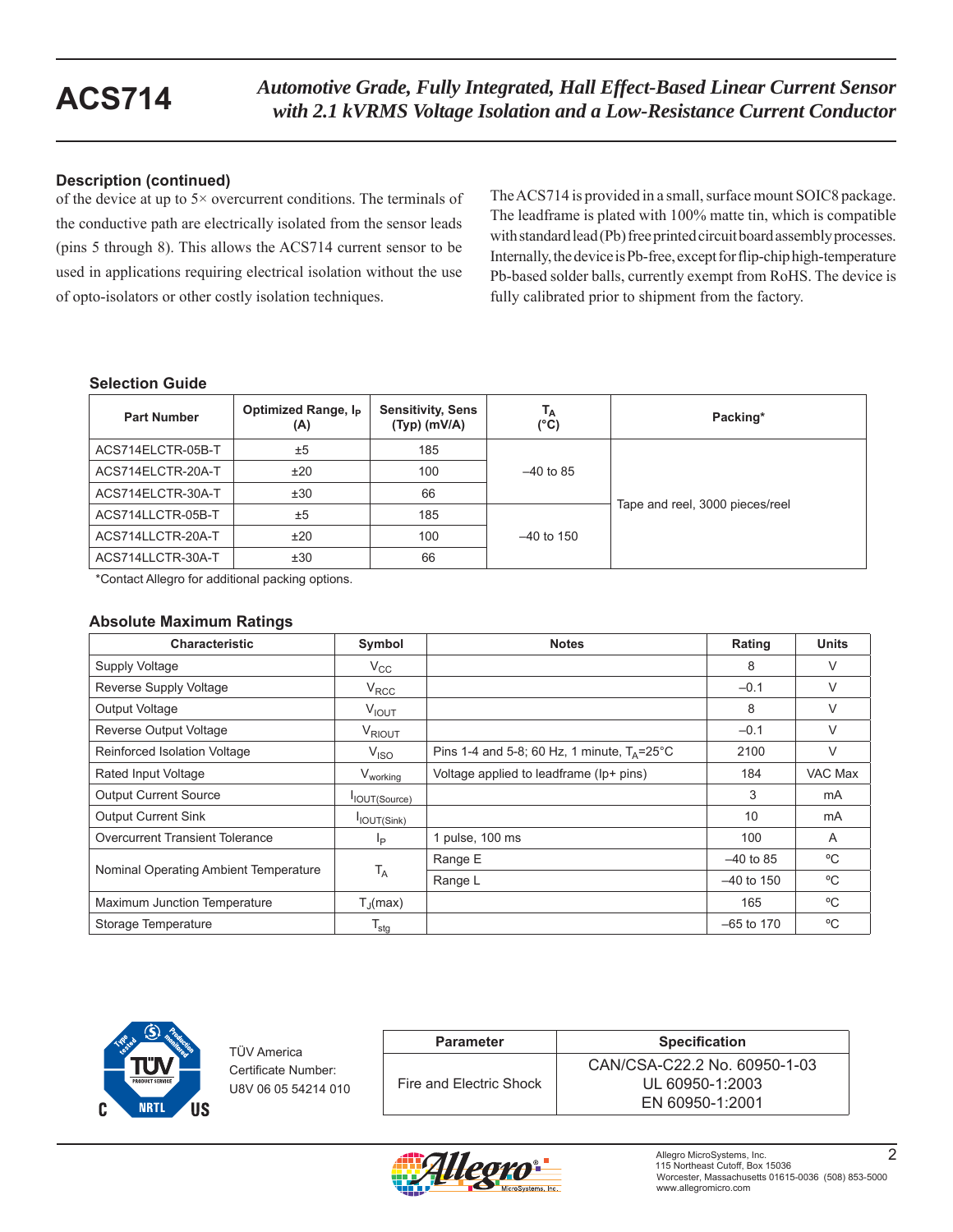



**Pin-out Diagram**



### **Terminal List Table**

| <b>Number</b> | <b>Name</b>   | <b>Description</b>                                   |
|---------------|---------------|------------------------------------------------------|
| 1 and $2$     | $IP+$         | Terminals for current being sensed; fused internally |
| $3$ and $4$   | $IP-$         | Terminals for current being sensed; fused internally |
| 5             | <b>GND</b>    | Signal ground terminal                               |
| 6             | <b>FILTER</b> | Terminal for external capacitor that sets bandwidth  |
|               | <b>VIOUT</b>  | Analog output signal                                 |
| 8             | VCC           | Device power supply terminal                         |

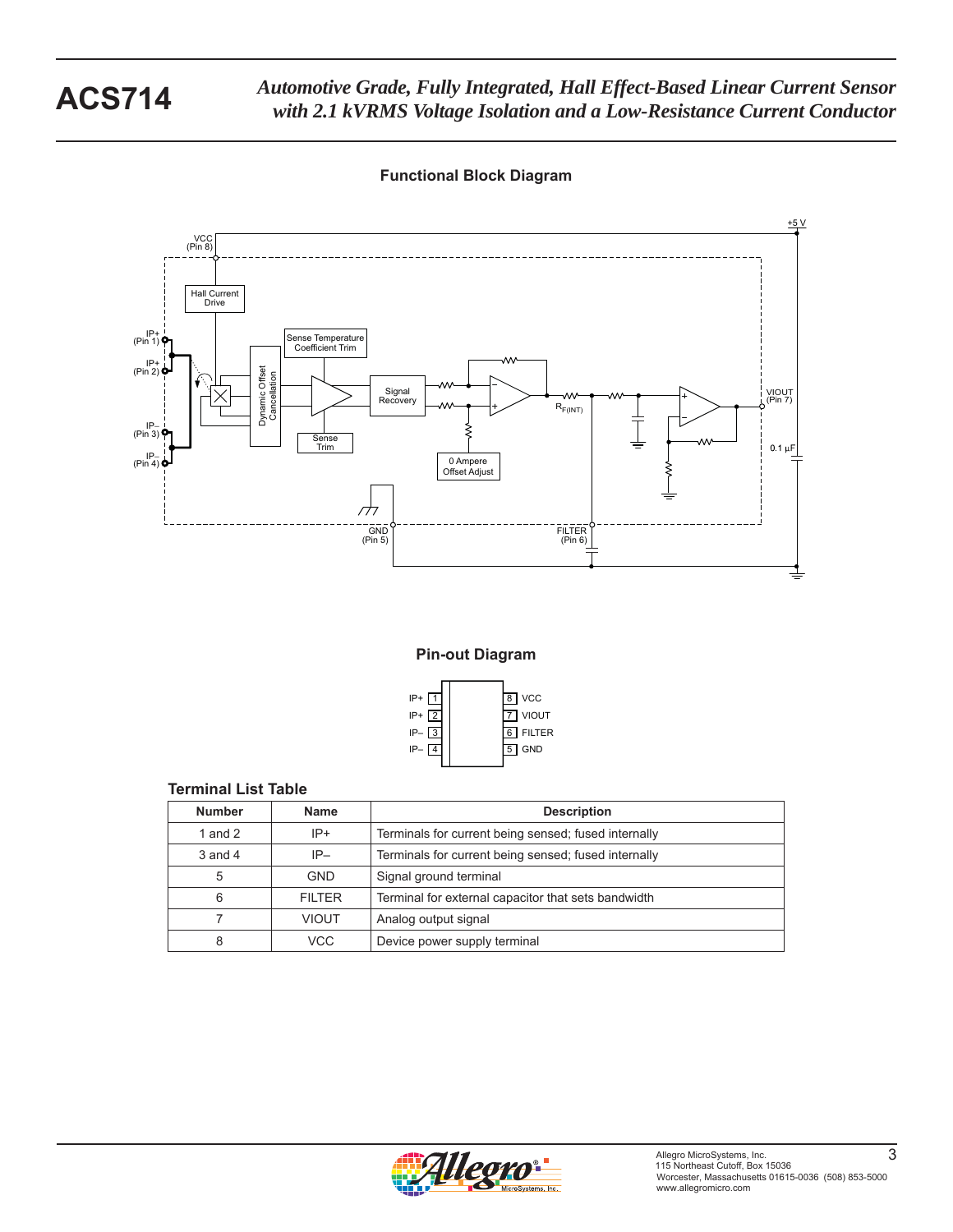#### **COMMON OPERATING CHARACTERISTICS<sup>1</sup>** over full range of  $T_A$ ,  $C_F = 1$  nF, and  $V_{CC} = 5$  V, unless otherwise specified

| <b>Characteristic</b>                   | Symbol               | <b>Test Conditions</b>                                                                       | Min.                     | Typ.                    | Max. | <b>Units</b>  |  |  |  |  |
|-----------------------------------------|----------------------|----------------------------------------------------------------------------------------------|--------------------------|-------------------------|------|---------------|--|--|--|--|
| <b>ELECTRICAL CHARACTERISTICS</b>       |                      |                                                                                              |                          |                         |      |               |  |  |  |  |
| Supply Voltage                          | $V_{\rm CC}$         |                                                                                              | 4.5                      | 5.0                     | 5.5  | V             |  |  |  |  |
| <b>Supply Current</b>                   | $I_{\rm CC}$         | $V_{CC}$ = 5.0 V, output open                                                                | $\overline{\phantom{m}}$ | 10                      | 13   | mA            |  |  |  |  |
| Output Capacitance Load                 | $C_{LOAD}$           | VIOUT to GND                                                                                 | $\overline{\phantom{m}}$ |                         | 10   | nF            |  |  |  |  |
| <b>Output Resistive Load</b>            | $R_{LOAD}$           | VIOUT to GND                                                                                 | 4.7                      |                         |      | $k\Omega$     |  |  |  |  |
| <b>Primary Conductor Resistance</b>     | R <sub>PRIMARY</sub> | $T_A = 25^{\circ}$ C                                                                         | $\overline{\phantom{0}}$ | 1.2                     |      | $m\Omega$     |  |  |  |  |
| <b>Rise Time</b>                        | t,                   | $I_P = I_P(max)$ , T <sub>A</sub> = 25°C, C <sub>OUT</sub> = open                            | —                        | 5                       |      | μs            |  |  |  |  |
| Frequency Bandwidth                     |                      | $-3$ dB, T <sub>A</sub> = 25°C; I <sub>P</sub> is 10 A peak-to-peak                          | —                        | 80                      | —    | kHz           |  |  |  |  |
| Nonlinearity                            | $E_{LIN}$            | Over full range of I <sub>P</sub>                                                            | $\overline{\phantom{m}}$ | 1.5                     |      | $\frac{0}{0}$ |  |  |  |  |
| Symmetry                                | $E_{\text{SYM}}$     | Over full range of I <sub>P</sub>                                                            | 98                       | 100                     | 102  | $\%$          |  |  |  |  |
| Zero Current Output Voltage             | $V_{IOUT(Q)}$        | Bidirectional; $I_P = 0 A$ , $T_A = 25^{\circ}C$                                             |                          | $V_{\rm CC} \times 0.5$ |      | $\vee$        |  |  |  |  |
| Power-On Time                           | $t_{\mathsf{PO}}$    | Output reaches 90% of steady-state level, $T_1 = 25^{\circ}$ C, 20 A present<br>on leadframe | —                        | 35                      |      | μs            |  |  |  |  |
| Magnetic Coupling <sup>2</sup>          |                      |                                                                                              | —                        | 12                      |      | G/A           |  |  |  |  |
| Internal Filter Resistance <sup>3</sup> | $R_{F(INT)}$         |                                                                                              |                          | 1.7                     |      | $k\Omega$     |  |  |  |  |

1Device may be operated at higher primary current levels,  $I_P$ , and ambient,  $T_A$ , and internal leadframe temperatures,  $T_A$ , provided that the Maximum Junction Temperature,  $T_J$ (max), is not exceeded.

 $21G = 0.1$  mT.

 ${}^{3}R_{F(INT)}$  forms an RC circuit via the FILTER pin.

### **COMMON THERMAL CHARACTERISTICS1**

|                                                  |                |                                                                                                | Min.  | Typ. | Max.  | Units         |
|--------------------------------------------------|----------------|------------------------------------------------------------------------------------------------|-------|------|-------|---------------|
| Operating Internal Leadframe Temperature         | ΙA.            | E range                                                                                        | $-40$ | —    | 85    | $^{\circ}C$   |
|                                                  |                | L range                                                                                        | $-40$ |      | 150   | $^{\circ}C$   |
|                                                  |                |                                                                                                |       |      | Value | Units         |
| Junction-to-Lead Thermal Resistance <sup>2</sup> | $R_{\theta$ JL | Mounted on the Allegro ASEK 714 evaluation board                                               |       |      |       | $\degree$ C/W |
| Junction-to-Ambient Thermal Resistance           | $R_{\theta$ JA | Mounted on the Allegro 85-0322 evaluation board, includes the power con-<br>sumed by the board |       |      |       | $\degree$ C/W |

1Additional thermal information is available on the Allegro website.

<sup>2</sup>The Allegro evaluation board has 1500 mm<sup>2</sup> of 2 oz. copper on each side, connected to pins 1 and 2, and to pins 3 and 4, with thermal vias connecting the layers. Performance values include the power consumed by the PCB. Further details on the board are available from the Frequently Asked Questions document on our website. Further information about board design and thermal performance also can be found in the Applications Information section of this datasheet.

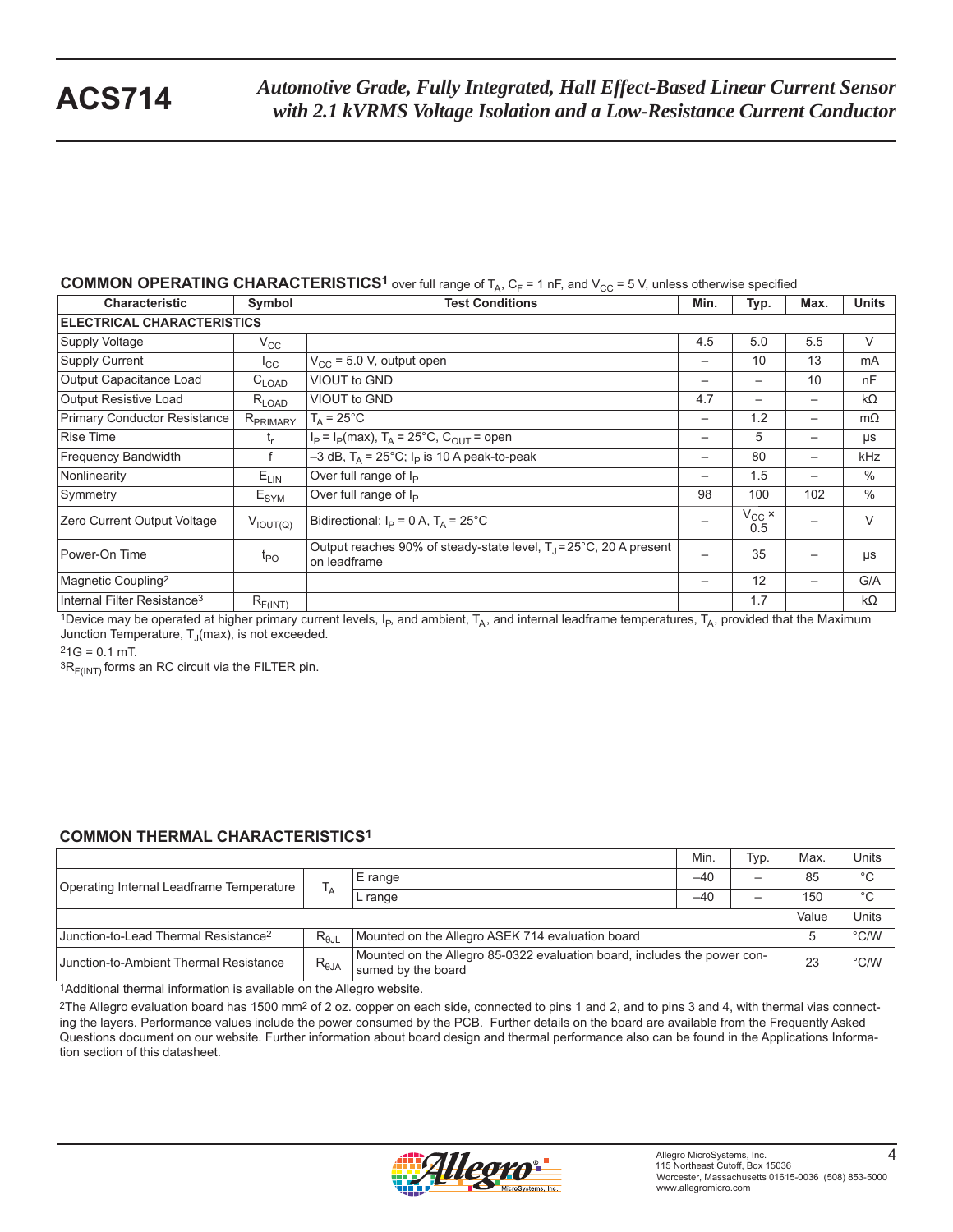#### **x05B PERFORMANCE CHARACTERISTICS<sup>1</sup> over Range E:**  $T_A = -40^\circ$ C to 85°C, C<sub>F</sub> = 1 nF, and V<sub>CC</sub> = 5 V, unless otherwise specified

| <b>Characteristic</b>           | Symbol                     | <b>Test Conditions</b>                                                                                                   | Min.  | Typ.     | Max. | <b>Units</b>          |
|---------------------------------|----------------------------|--------------------------------------------------------------------------------------------------------------------------|-------|----------|------|-----------------------|
| Optimized Accuracy Range        | Ιp                         |                                                                                                                          | $-5$  |          | 5    | A                     |
| Sensitivity                     | Sens                       | Over full range of $I_P$ T <sub>A</sub> = 25°C                                                                           | 180   | 185      | 190  | mV/A                  |
| Noise                           | $V_{\text{NOISE(PP)}}$     | Peak-to-peak, $T_A = 25^{\circ}$ C, 185 mV/A programmed Sensitivity,<br>$C_F$ = 47 nF, $C_{OUT}$ = open, 2 kHz bandwidth |       | 21       |      | mV                    |
| Zero Current Output Slope       | $\Delta I_{\text{OUT}(Q)}$ | $T_{\text{A}}$ = $-40^{\circ}$ C to 25 $^{\circ}$ C                                                                      |       | $-0.26$  |      | $mV$ <sup>o</sup> $C$ |
|                                 |                            | $T_A$ = 25°C to 150°C                                                                                                    | -     | $-0.08$  |      | $mV$ °C               |
| Sensitivity Slope               | $\triangle$ Sens           | $T_A = -40^{\circ}$ C to 25°C                                                                                            | -     | 0.054    |      | $mV/A$ <sup>o</sup> C |
|                                 |                            | $T_A$ = 25°C to 150°C                                                                                                    | —     | $-0.008$ |      | $mV/A$ <sup>o</sup> C |
| Electrical Output Voltage       | $V_{OE}$                   | $I_P = 0 A$                                                                                                              | $-40$ | —        | 40   | mV                    |
| Total Output Error <sup>2</sup> | $E_{TOT}$                  | $I_P = \pm 5 A$ , T <sub>A</sub> = 25°C                                                                                  |       | ±1.5     |      | $\%$                  |

1Device may be operated at higher primary current levels,  $I_P$ , and ambient temperatures,  $T_A$ , provided that the Maximum Junction Temperature,  $T_{J(max)}$ , is not exceeded.

<sup>2</sup>Percentage of  $I_P$ , with  $I_P = 5$  A. Output filtered.

#### **x05B PERFORMANCE CHARACTERISTICS<sup>1</sup> over Range L:**  $T_A = -40^{\circ}C$  to 150°C,  $C_F = 1$  nF, and V<sub>CC</sub> = 5 V, unless otherwise specified

| <b>Characteristic</b>            | Symbol                     | <b>Test Conditions</b>                                                                                                   | Min.                     | Typ.     | Max. | <b>Units</b>            |
|----------------------------------|----------------------------|--------------------------------------------------------------------------------------------------------------------------|--------------------------|----------|------|-------------------------|
| Optimized Accuracy Range         | Ιp                         |                                                                                                                          | $-5$                     |          | 5    | A                       |
| Sensitivity                      | Sens                       | Over full range of $I_P$ T <sub>A</sub> = 25°C                                                                           |                          | 185      |      | mV/A                    |
| Noise                            | $V_{\text{NOISE(PP)}}$     | Peak-to-peak, $T_A = 25^{\circ}$ C, 185 mV/A programmed Sensitivity,<br>$C_F$ = 47 nF, $C_{OUT}$ = open, 2 kHz bandwidth |                          | 21       |      | mV                      |
| Zero Current Output Slope        | $\Delta I_{\text{OUT(Q)}}$ | $T_A = -40^{\circ}$ C to 25°C                                                                                            | -                        | $-0.26$  |      | $mV$ <sup>o</sup> $C$   |
|                                  |                            | $T_A$ = 25°C to 150°C                                                                                                    | -                        | $-0.08$  |      | $mV$ <sup>o</sup> $C$   |
| Sensitivity Slope                | $\triangle$ Sens           | $T_A = -40^{\circ}$ C to 25°C                                                                                            | $\overline{\phantom{m}}$ | 0.054    |      | $mV/A$ <sup>o</sup> $C$ |
|                                  |                            | $T_A$ = 25°C to 150°C                                                                                                    | —                        | $-0.008$ | —    | $mV/A$ <sup>o</sup> $C$ |
| <b>Electrical Output Voltage</b> | $V_{OF}$                   | $I_{\rm p} = 0 A$                                                                                                        | $-60$                    | —        | 60   | mV                      |
|                                  |                            | $I_P = \pm 5 A$ , T <sub>A</sub> = 25°C                                                                                  | $\overline{\phantom{m}}$ | ±1.5     |      | $\%$                    |
| Total Output Error <sup>2</sup>  | $E_{TOT}$                  | $I_P = \pm 5$ A, T <sub>A</sub> = -40°C to 150°C                                                                         | $-7$                     |          |      | $\%$                    |

1Device may be operated at higher primary current levels,  $I_P$ , and ambient temperatures,  $T_A$ , provided that the Maximum Junction Temperature,  $T_{J(max)}$ , is not exceeded.

<sup>2</sup>Percentage of  $I_P$ , with  $I_P = 5$  A. Output filtered.

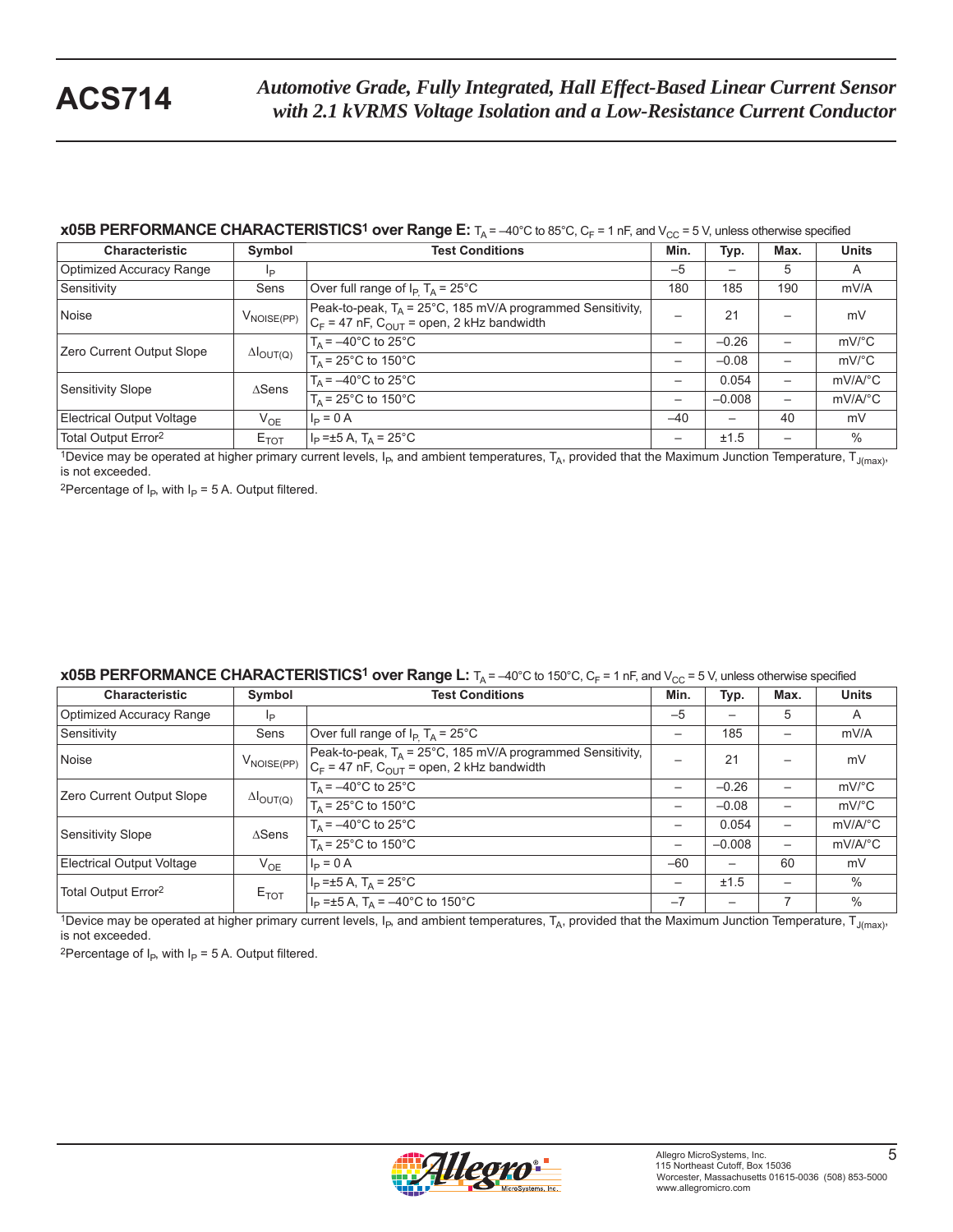### **x20A PERFORMANCE CHARACTERISTICS** over Range E:  $T_A = -40^\circ C$  to 85°C<sup>1</sup>,  $C_F = 1$  nF, and  $V_{CC} = 5$  V, unless otherwise specified

| <b>Characteristic</b>           | Symbol                     | <b>Test Conditions</b>                                                                                                   | Min.                     | Typ.                     | Max.                     | <b>Units</b>          |
|---------------------------------|----------------------------|--------------------------------------------------------------------------------------------------------------------------|--------------------------|--------------------------|--------------------------|-----------------------|
| Optimized Accuracy Range        | lp                         |                                                                                                                          | $-20$                    |                          | 20                       | A                     |
| Sensitivity                     | Sens                       | Over full range of $I_P$ , $T_A = 25^{\circ}C$                                                                           | 96                       | 100                      | 104                      | mV/A                  |
| Noise                           | $V_{\text{NOISE(PP)}}$     | Peak-to-peak, $T_A = 25^{\circ}$ C, 100 mV/A programmed Sensitivity,<br>$C_F$ = 47 nF, $C_{OUT}$ = open, 2 kHz bandwidth |                          | 11                       | -                        | mV                    |
| Zero Current Output Slope       | $\Delta I_{\text{OUT(Q)}}$ | $T_A = -40^{\circ}$ C to 25°C                                                                                            | $\overline{\phantom{0}}$ | $-0.34$                  | -                        | $mV$ <sup>o</sup> C   |
|                                 |                            | $T_{\text{A}}$ = 25°C to 150°C                                                                                           | —                        | $-0.07$                  | —                        | $mV$ <sup>o</sup> $C$ |
| Sensitivity Slope               | $\triangle$ Sens           | $T_A = -40^{\circ}$ C to $25^{\circ}$ C                                                                                  | $\overline{\phantom{m}}$ | 0.017                    | —                        | mV/A/°C               |
|                                 |                            | $T_A = 25^{\circ}$ C to 150°C                                                                                            |                          | $-0.004$                 | $\overline{\phantom{0}}$ | mV/A/°C               |
| Electrical Output Voltage       | $V_{OE}$                   | $I_P = 0 A$                                                                                                              | $-30$                    | $\overline{\phantom{0}}$ | 30                       | mV                    |
| Total Output Error <sup>2</sup> | $E_{TOT}$                  | $I_P = \pm 20$ A T <sub>A</sub> = 25°C                                                                                   | $\overline{\phantom{m}}$ | ±1.5                     | -                        | $\%$                  |

<sup>1</sup>Device may be operated at higher primary current levels,  $I_P$ , and ambient temperatures,  $T_A$ , provided that the Maximum Junction Temperature,  $T_A$ (max), is not exceeded.

<sup>2</sup>Percentage of I<sub>P</sub>, with I<sub>P</sub> = 20 A. Output filtered.

#### **x20A PERFORMANCE CHARACTERISTICS** over Range L:  $T_A = -40^{\circ}C$  to 150°C<sup>1</sup>,  $C_F = 1$  nF, and  $V_{CC} = 5$  V, unless otherwise specified

| <b>Characteristic</b>           | Symbol                     | <b>Test Conditions</b>                                                                                                  | Min.                     | Typ.                     | Max. | <b>Units</b>          |
|---------------------------------|----------------------------|-------------------------------------------------------------------------------------------------------------------------|--------------------------|--------------------------|------|-----------------------|
| Optimized Accuracy Range        | Ιp                         |                                                                                                                         | $-20$                    | $\overline{\phantom{0}}$ | 20   | A                     |
| Sensitivity                     | Sens                       | Over full range of $I_P$ , $T_A = 25^{\circ}C$                                                                          | $\overline{\phantom{m}}$ | 100                      | —    | mV/A                  |
|                                 |                            | Over full range of $I_P$ , $T_A = -40^{\circ}$ C to 150°C                                                               | 94                       |                          | 104  | mV/A                  |
| Noise                           | $V_{\mathsf{NOISE(PP)}}$   | Peak-to-peak, $T_A = 25^{\circ}$ C, 100 mV/A programmed Sensitivity,<br>$C_F$ = 47 nF, $C_{OUT}$ = out, 2 kHz bandwidth |                          | 11                       | —    | mV                    |
| Zero Current Output Slope       | $\Delta I_{\text{OUT(Q)}}$ | $T_{\Delta}$ = -40°C to 25°C                                                                                            | $\overline{\phantom{m}}$ | $-0.34$                  | —    | $mV$ <sup>o</sup> $C$ |
|                                 |                            | $T_A = 25^{\circ}$ C to 150 $^{\circ}$ C                                                                                | $\overline{\phantom{m}}$ | $-0.07$                  | —    | $mV$ °C               |
| Sensitivity Slope               | $\triangle$ Sens           | $T_A = -40^{\circ}$ C to 25 $\overline{C}$                                                                              | $\qquad \qquad$          | 0.017                    | —    | mV/A/°C               |
|                                 |                            | $T_A$ = 25°C to 150°C                                                                                                   | $\overline{\phantom{m}}$ | $-0.004$                 | -    | $mV/A$ °C             |
| Electrical Output Voltage       | $V_{OE}$                   | $I_{\rm p} = 0 A$                                                                                                       | $-40$                    |                          | 40   | mV                    |
| Total Output Error <sup>2</sup> |                            | $I_P = \pm 20 \text{ A}$ , $T_A = 25^{\circ} \text{C}$                                                                  | $\overline{\phantom{m}}$ | ±1.5                     | —    | $\%$                  |
|                                 | $E_{TOT}$                  | $I_P = \pm 20$ A T <sub>A</sub> = -40°C to 150°C                                                                        | $-5$                     |                          | 5    | $\%$                  |

1Device may be operated at higher primary current levels,  $I_{P}$ , and ambient temperatures,  $T_A$ , provided that the Maximum Junction Temperature,  $T_J$ (max), is not exceeded.

<sup>2</sup>Percentage of I<sub>P</sub>, with I<sub>P</sub> = 20 A. Output filtered.

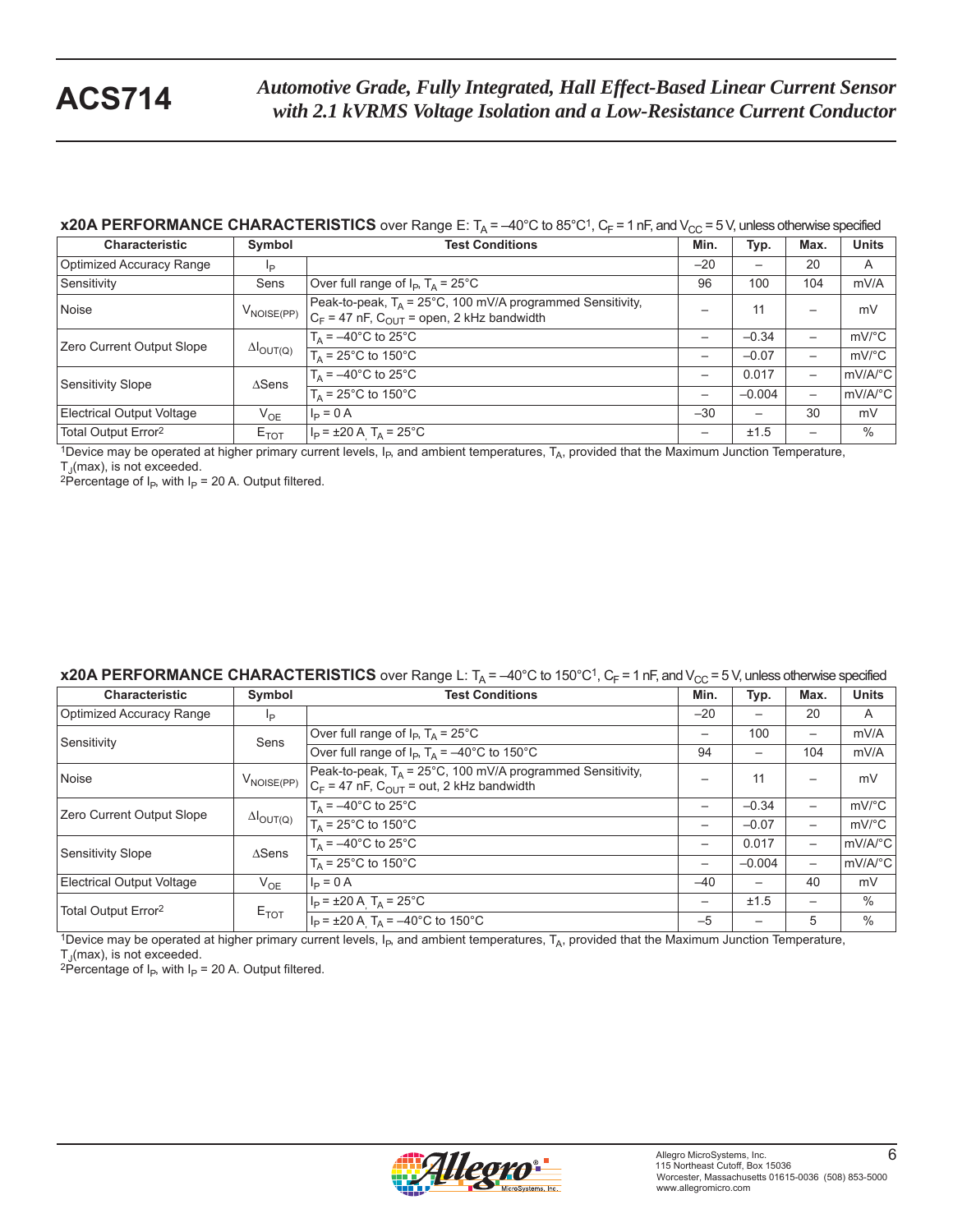### **x30A PERFORMANCE CHARACTERISTICS** over Range E:  $T_A = -40^\circ C$  to 85°C<sup>1</sup>,  $C_F = 1$  nF, and  $V_{CC} = 5$  V, unless otherwise specified

| <b>Characteristic</b>           | Symbol                     | <b>Test Conditions</b>                                                                                                  | Min.                     | Typ.                     | Max.                     | <b>Units</b>          |
|---------------------------------|----------------------------|-------------------------------------------------------------------------------------------------------------------------|--------------------------|--------------------------|--------------------------|-----------------------|
| Optimized Accuracy Range        | lp                         |                                                                                                                         | $-30$                    |                          | 30                       | A                     |
| Sensitivity                     | Sens                       | Over full range of $I_P$ , $T_A = 25^{\circ}C$                                                                          | 64                       | 66                       | 68                       | mV/A                  |
| Noise                           | $V_{\text{NOISE(PP)}}$     | Peak-to-peak, $T_A = 25^{\circ}$ C, 66 mV/A programmed Sensitivity,<br>$C_F$ = 47 nF, $C_{OUT}$ = open, 2 kHz bandwidth |                          |                          |                          | mV                    |
| Zero Current Output Slope       | $\Delta I_{\text{OUT(Q)}}$ | $T_A = -40^{\circ}$ C to 25°C                                                                                           | $\overline{\phantom{0}}$ | $-0.35$                  | —                        | $mV$ <sup>o</sup> $C$ |
|                                 |                            | $T_{\text{A}}$ = 25°C to 150°C                                                                                          | $\overline{\phantom{0}}$ | $-0.08$                  | —                        | $mV$ <sup>o</sup> C   |
| Sensitivity Slope               | $\triangle$ Sens           | $T_A = -40^{\circ}$ C to 25 $\overline{^{\circ}C}$                                                                      | $\overline{\phantom{m}}$ | 0.007                    | —                        | mV/A/°C               |
|                                 |                            | $T_A = 25^{\circ}$ C to 150 $^{\circ}$ C                                                                                | $\overline{\phantom{0}}$ | $-0.002$                 | $\overline{\phantom{0}}$ | mV/A/°C               |
| Electrical Output Voltage       | $V_{OE}$                   | $I_P = 0 A$                                                                                                             | $-30$                    | $\overline{\phantom{0}}$ | 30                       | mV                    |
| Total Output Error <sup>2</sup> | $E_{TOT}$                  | $I_P = \pm 30 A$ , T <sub>A</sub> = 25°C                                                                                | $\overline{\phantom{m}}$ | ±1.5                     | -                        | $\%$                  |

<sup>1</sup>Device may be operated at higher primary current levels,  $I_P$ , and ambient temperatures,  $T_A$ , provided that the Maximum Junction Temperature,  $T_A$ (max), is not exceeded.

<sup>2</sup>Percentage of I<sub>P</sub>, with I<sub>P</sub> = 30 A. Output filtered.

### **x30A PERFORMANCE CHARACTERISTICS** over Range L:  $T_A = -40^{\circ}C$  to 150°C<sup>1</sup>,  $C_F = 1$  nF, and  $V_{CC} = 5$  V, unless otherwise specified

| <b>Characteristic</b>            | Symbol                     | <b>Test Conditions</b>                                                                                                  | Min.                     | Typ.                     | Max.                     | <b>Units</b>          |
|----------------------------------|----------------------------|-------------------------------------------------------------------------------------------------------------------------|--------------------------|--------------------------|--------------------------|-----------------------|
| <b>Optimized Accuracy Range</b>  | Ip                         |                                                                                                                         | $-30$                    | $\overline{\phantom{0}}$ | 30                       | A                     |
| Sensitivity                      | Sens                       | Over full range of $I_P$ , $T_A = 25^{\circ}C$                                                                          | $\overline{\phantom{m}}$ | 66                       | —                        | mV/A                  |
|                                  |                            | Over full range of $I_P$ , $T_A = -40^{\circ}$ C to 150°C                                                               | 63                       |                          | 69                       | mV/A                  |
| Noise                            | $V_{\text{NOISE(PP)}}$     | Peak-to-peak, $T_A = 25^{\circ}$ C, 66 mV/A programmed Sensitivity,<br>$C_F$ = 47 nF, $C_{OUT}$ = open, 2 kHz bandwidth |                          |                          | —                        | mV                    |
| Zero Current Output Slope        | $\Delta I_{\text{OUT(Q)}}$ | $T_{\Delta}$ = -40°C to 25°C                                                                                            |                          | $-0.35$                  | $\overline{\phantom{0}}$ | $mV$ <sup>o</sup> $C$ |
|                                  |                            | $T_A$ = 25°C to 150°C                                                                                                   |                          | $-0.08$                  | —                        | $mV$ °C               |
| Sensitivity Slope                | $\triangle$ Sens           | $T_A = -40^{\circ}$ C to 25°C                                                                                           | $\overline{\phantom{m}}$ | 0.007                    | —                        | mV/A/°C               |
|                                  |                            | $T_A = 25^{\circ}$ C to 150 $^{\circ}$ C                                                                                | $\overline{\phantom{m}}$ | $-0.002$                 | -                        | mV/A/°C               |
| <b>Electrical Output Voltage</b> | $V_{OE}$                   | $I_P = 0 A$                                                                                                             | $-40$                    | $\overline{\phantom{0}}$ | 40                       | mV                    |
| Total Output Error <sup>2</sup>  | $E_{TOT}$                  | $I_P = \pm 30$ A, $T_A = 25^{\circ}$ C                                                                                  | $\overline{\phantom{m}}$ | ±1.5                     | —                        | $\%$                  |
|                                  |                            | $I_P = \pm 30$ A, $T_A = -40$ °C to 150°C                                                                               | $-5$                     |                          | 5                        | $\%$                  |

1Device may be operated at higher primary current levels,  $I_{P}$ , and ambient temperatures,  $T_A$ , provided that the Maximum Junction Temperature,  $T_J$ (max), is not exceeded.

<sup>2</sup>Percentage of I<sub>P</sub>, with I<sub>P</sub> = 30 A. Output filtered.

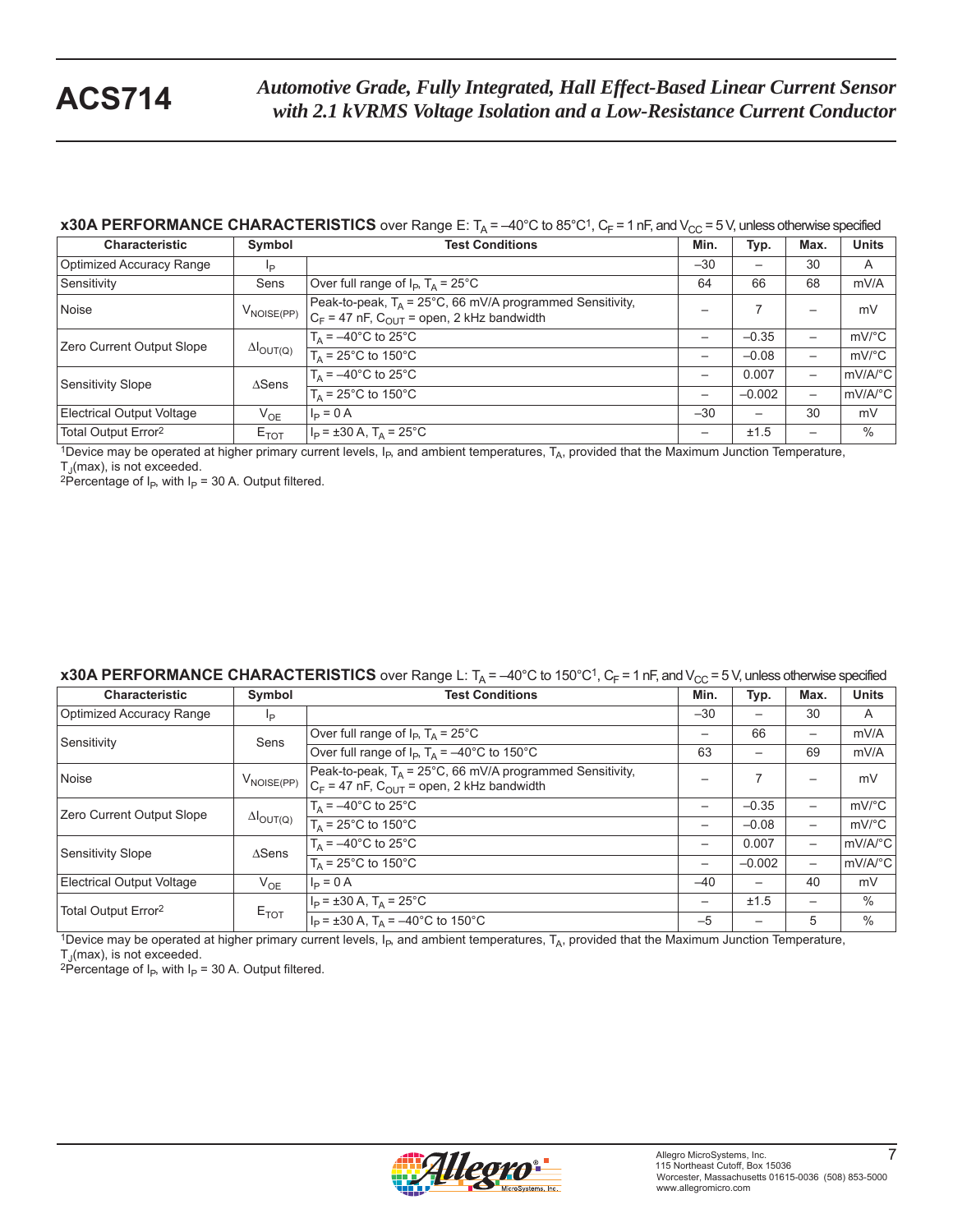

Characteristic Performance

Allegro MicroSystems, Inc. 8 115 Northeast Cutoff, Box 15036 Worcester, Massachusetts 01615-0036 (508) 853-5000 www.allegromicro.com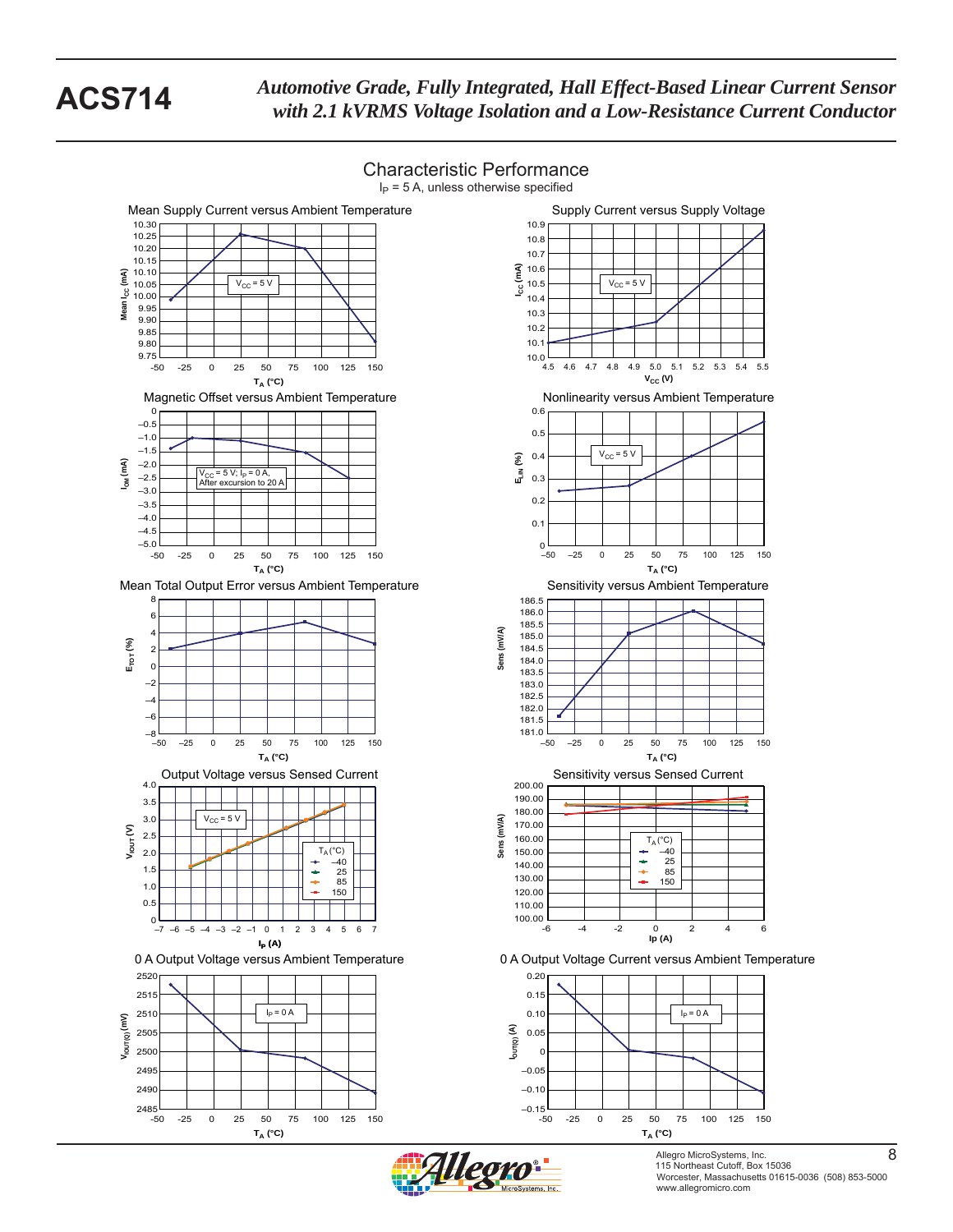

Characteristic Performance

Allegro MicroSystems, Inc. 9 115 Northeast Cutoff, Box 15036 Worcester, Massachusetts 01615-0036 (508) 853-5000 www.allegromicro.com

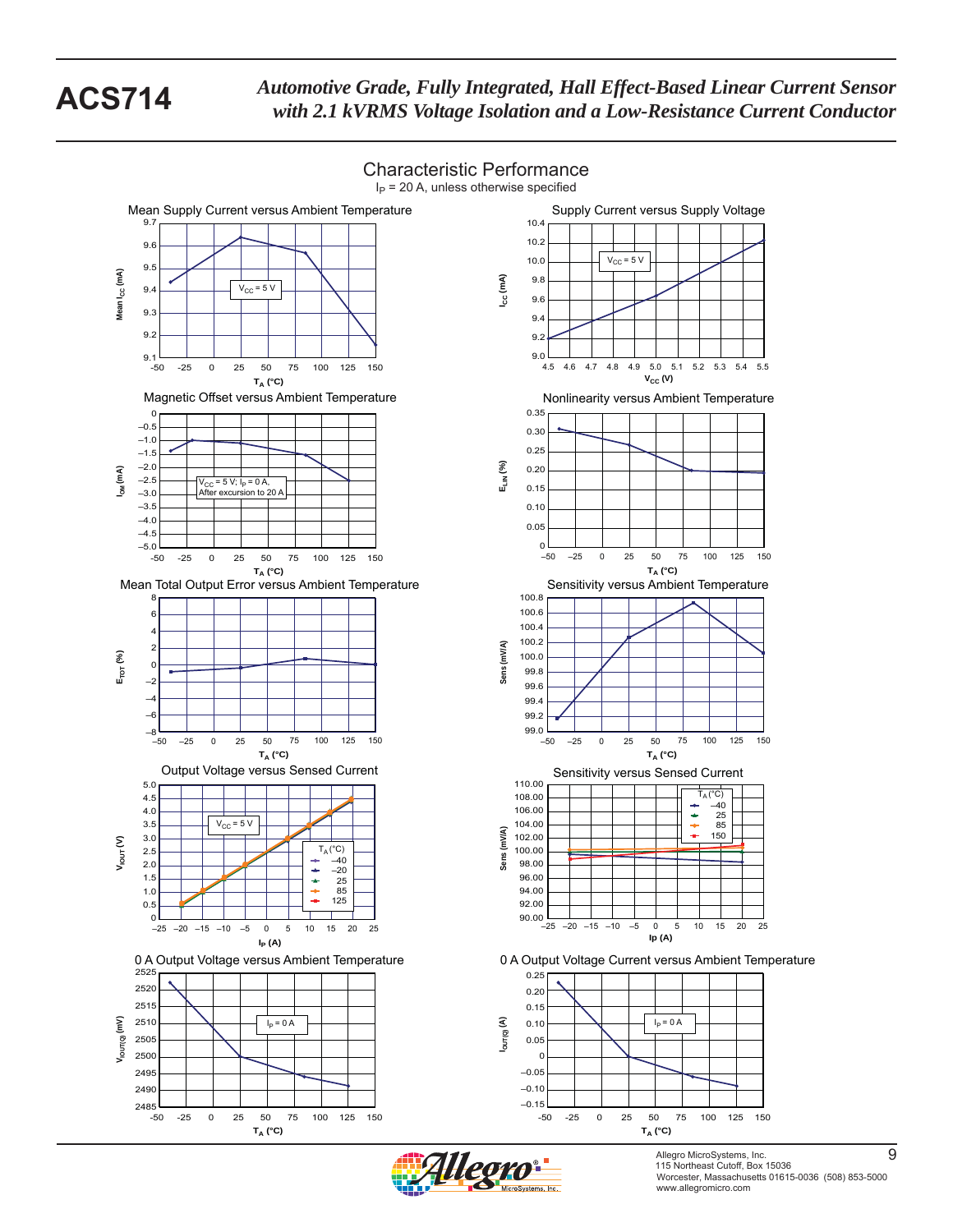

Allegro MicroSystems, Inc. 10 115 Northeast Cutoff, Box 15036 Worcester, Massachusetts 01615-0036 (508) 853-5000 www.allegromicro.com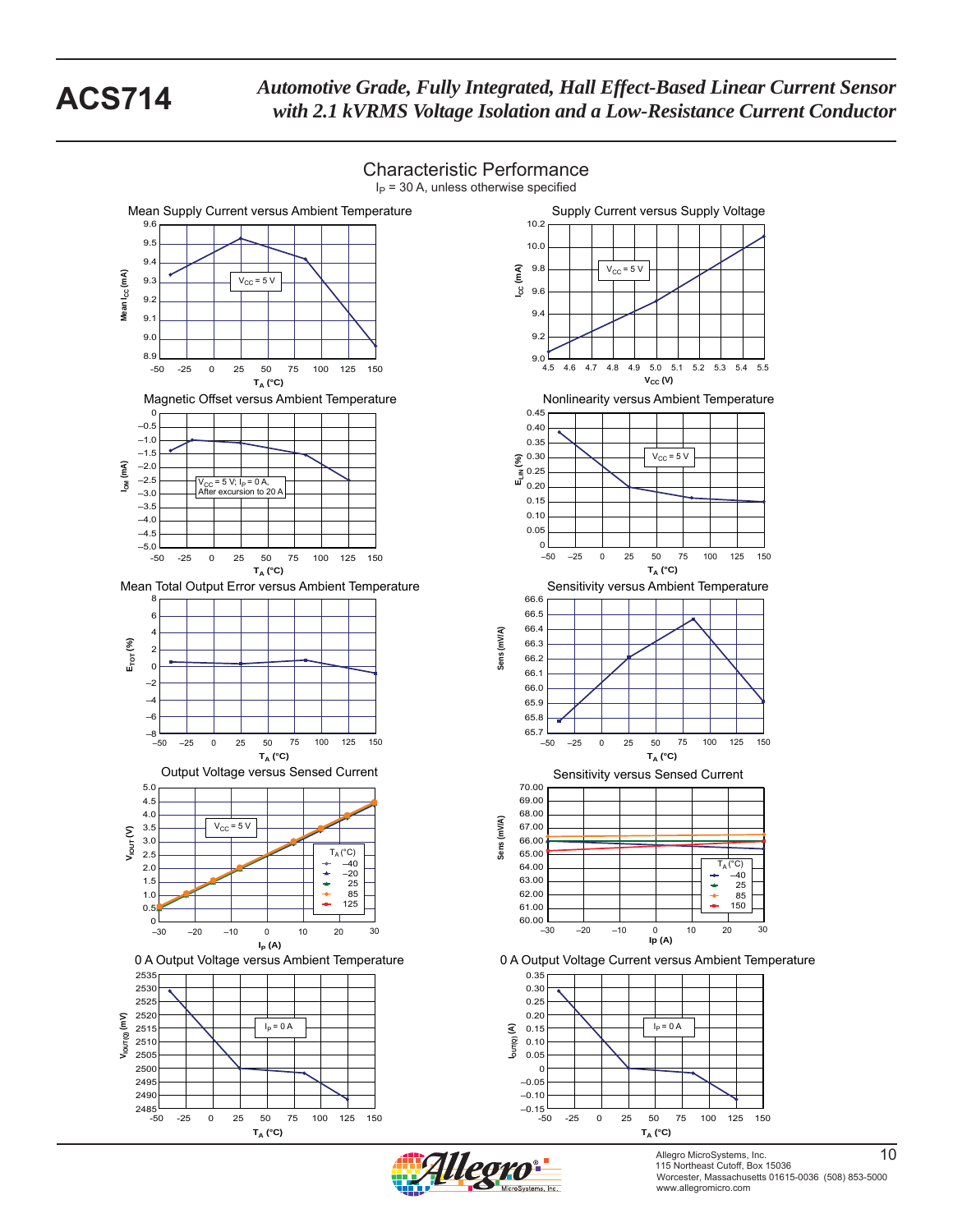# **Definitions of Accuracy Characteristics**

**Sensitivity (Sens).** The change in sensor output in response to a 1 A change through the primary conductor. The sensitivity is the product of the magnetic circuit sensitivity  $(G/A)$  and the linear IC amplifier gain (mV/G). The linear IC amplifier gain is programmed at the factory to optimize the sensitivity (mV/A) for the full-scale current of the device.

**Noise (** $V_{\text{NOISE}}$ **).** The product of the linear IC amplifier gain (mV/G) and the noise floor for the Allegro Hall effect linear IC  $(\approx 1 \text{ G})$ . The noise floor is derived from the thermal and shot noise observed in Hall elements. Dividing the noise (mV) by the sensitivity (mV/A) provides the smallest current that the device is able to resolve.

**Linearity (** $E_{LIN}$ **).** The degree to which the voltage output from the sensor varies in direct proportion to the primary current through its full-scale amplitude. Nonlinearity in the output can be attributed to the saturation of the flux concentrator approaching the full-scale current. The following equation is used to derive the linearity:

$$
100\left\{1-\left[\frac{\Delta \text{ gain} \times \% \text{ sat } (V_{\text{IOUT\_full-scale amperes}} - V_{\text{IOUT(Q)}})}{2 (V_{\text{IOUT\_half-scale amperes}} - V_{\text{IOUT(Q)}})}\right]\right\}
$$

where  $V_{\text{IOUT\_full-scale amperes}}$  = the output voltage (V) when the sensed current approximates full-scale  $\pm I_p$ .

**Symmetry (** $E_{SYM}$ **).** The degree to which the absolute voltage output from the sensor varies in proportion to either a positive or negative full-scale primary current. The following formula is used to derive symmetry:

$$
100 \left( \frac{V_{\text{IOUT}} + \text{full-scale amperes} - V_{\text{IOUT(Q)}}}{V_{\text{IOUT(Q)}} - V_{\text{IOUT}} - \text{full-scale amperes}} \right)
$$

**Quiescent output voltage (** $V_{\text{IOUT(O)}}$ **).** The output of the sensor when the primary current is zero. For a unipolar supply voltage, it nominally remains at  $V_{CC}/2$ . Thus,  $V_{CC} = 5$  V translates into  $V_{\text{IOUT(0)}} = 2.5$  V. Variation in  $V_{\text{IOUT(0)}}$  can be attributed to the resolution of the Allegro linear IC quiescent voltage trim and thermal drift.

**Electrical offset voltage (** $V_{OE}$ **).** The deviation of the device output from its ideal quiescent value of  $V_{CC}$  2 due to nonmagnetic causes. To convert this voltage to amperes, divide by the device sensitivity, Sens.

**Accuracy (** $E_{TOT}$ **).** The accuracy represents the maximum deviation of the actual output from its ideal value. This is also known as the total ouput error. The accuracy is illustrated graphically in the output voltage versus current chart at right.

Accuracy is divided into four areas:

- 0 A at 25°C. Accuracy of sensing zero current flow at 25°C, without the effects of temperature.
- **0 A over Δ temperature.** Accuracy of sensing zero current flow including temperature effects.
- **Full-scale current at 25°C.** Accuracy of sensing the full-scale current at 25°C, without the effects of temperature.
- **Full-scale current over Δ temperature.** Accuracy of sensing fullscale current flow including temperature effects.

**Ratiometry**. The ratiometric feature means that its 0 A output,  $V_{\text{IOUT(0)}}$ , (nominally equal to  $V_{\text{CC}}/2$ ) and sensitivity, Sens, are proportional to its supply voltage,  $V_{CC}$ . The following formula is used to derive the ratiometric change in 0 A output voltage,  $\Delta V_{\text{IOUT}(\text{O})\text{RAT}}$  (%).

$$
100\left(\frac{V_{\text{IOUT(Q)VCC}}/V_{\text{IOUT(Q)SV}}}{V_{\text{CC}}/5\text{ V}}\right)
$$

The ratiometric change in sensitivity,  $\Delta$ Sens<sub>RAT</sub> (%), is defined as:

$$
00\left(\frac{Sens_{\rm VCC} / Sens_{\rm SV}}{V_{\rm CC} / 5 \text{ V}}\right)
$$

 $\mathbf{1}$ 

### **Output Voltage versus Sensed Current**

Accuracy at 0 A and at Full-Scale Current



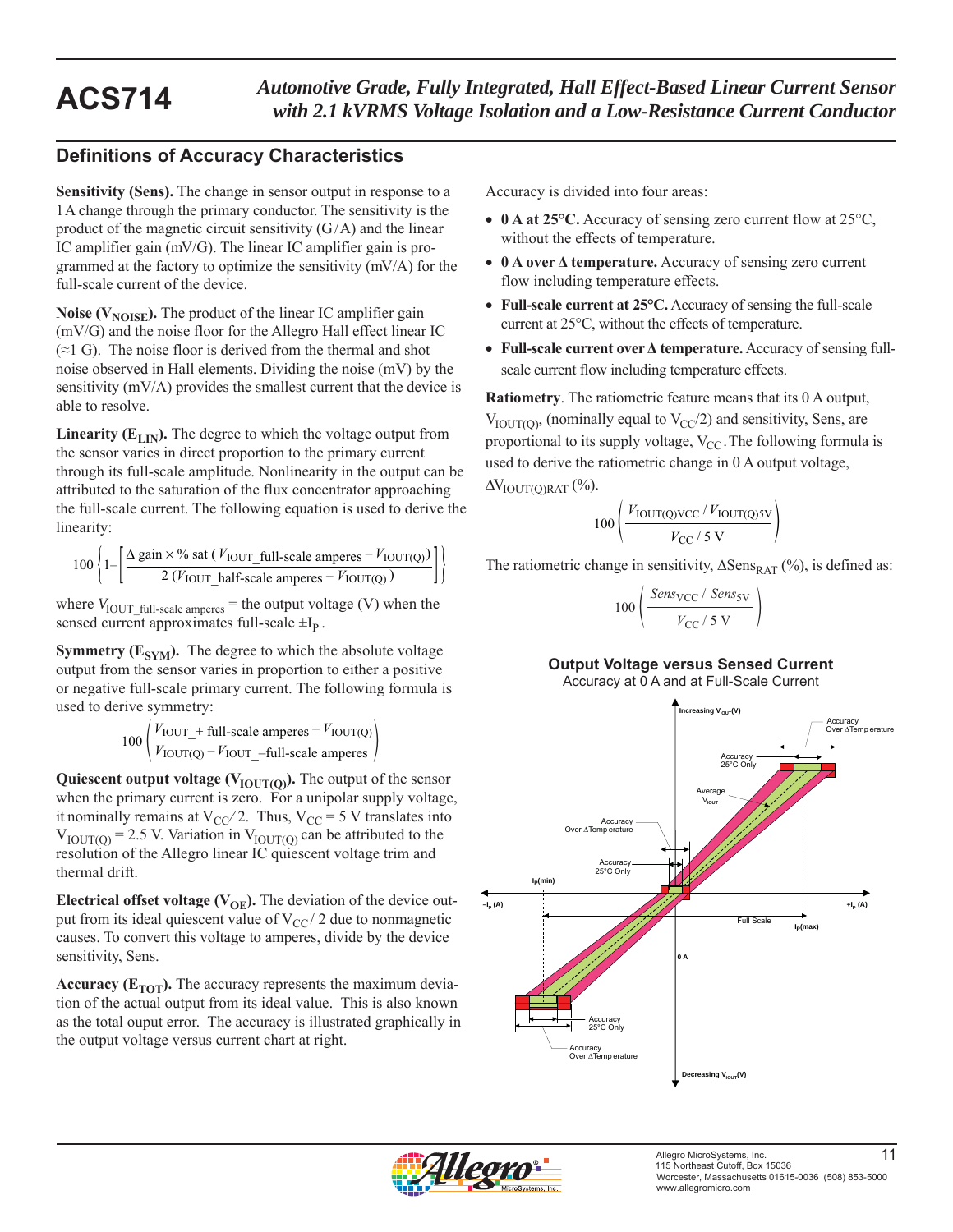## **Definitions of Dynamic Response Characteristics**

**Power-On Time**  $(t_{PO})$ **.** When the supply is ramped to its operating voltage, the device requires a finite time to power its internal components before responding to an input magnetic field. Power-On Time, t<sub>PO</sub>, is defined as the time it takes for the output voltage to settle within  $\pm 10\%$  of its steady state value under an applied magnetic field, after the power supply has reached its minimum specified operating voltage,  $V_{CC}(min)$ , as shown in the chart at right.

**Rise time**  $(t_r)$ **.** The time interval between a) when the sensor reaches 10% of its full scale value, and b) when it reaches 90% of its full scale value. The rise time to a step response is used to derive the bandwidth of the current sensor, in which  $f(-3 dB) =$  $0.35/t_r$ . Both  $t_r$  and  $t_{RESPONSE}$  are detrimentally affected by eddy current losses observed in the conductive IC ground plane.











**Step Response**





88.2

470 1120.0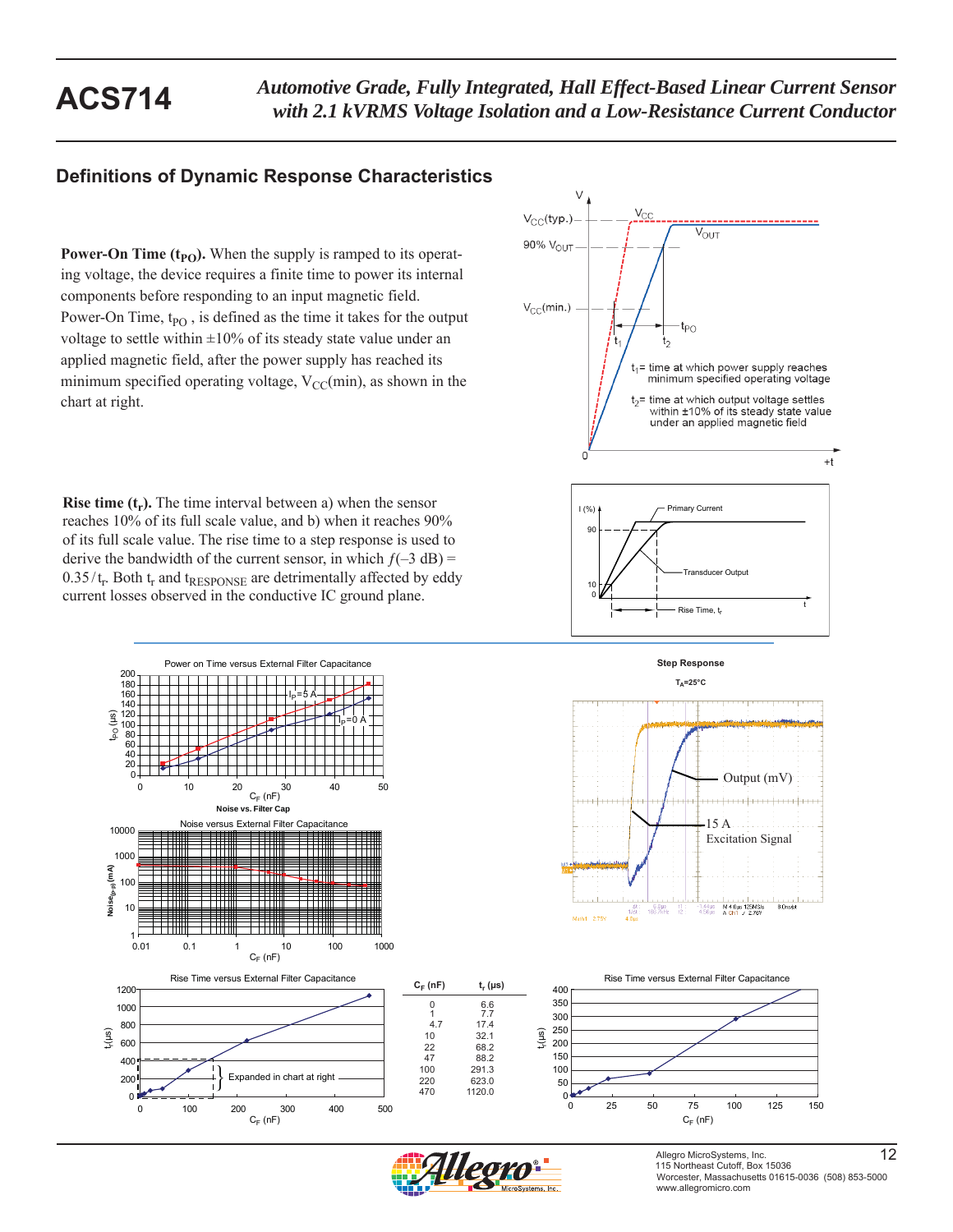### **Chopper Stabilization Technique**

Chopper Stabilization is an innovative circuit technique that is used to minimize the offset voltage of a Hall element and an associated on-chip amplifier. Allegro patented a Chopper Stabilization technique that nearly eliminates Hall IC output drift induced by temperature or package stress effects. This offset reduction technique is based on a signal modulation-demodulation process. Modulation is used to separate the undesired dc offset signal from the magnetically induced signal in the frequency domain. Then, using a low-pass filter, the modulated dc offset is suppressed while the magnetically induced signal passes through the filter. As a result of this chopper stabilization approach, the output voltage from the Hall IC is desensitized to the effects of temperature and mechanical stress. This technique produces devices that have an extremely stable Electrical Offset Voltage, are immune to thermal stress, and have precise recoverability after temperature cycling.

### **Typical Applications**



Application 2. Peak Detecting Circuit



Application 4. Rectified Output. 3.3 V scaling and rectification application for A-to-D converters. Replaces current transformer solutions with simpler ACS circuit. C1 is a function of the load resistance and filtering desired. R1 can be omitted if the full range is desired.

This technique is made possible through the use of a BiCMOS process that allows the use of low-offset and low-noise amplifiers in combination with high-density logic integration and sample and hold circuits.









Application 5. 10 A Overcurrent Fault Latch. Fault threshold set by R1 and R2. This circuit latches an overcurrent fault and holds it until the 5 V rail is powered down.

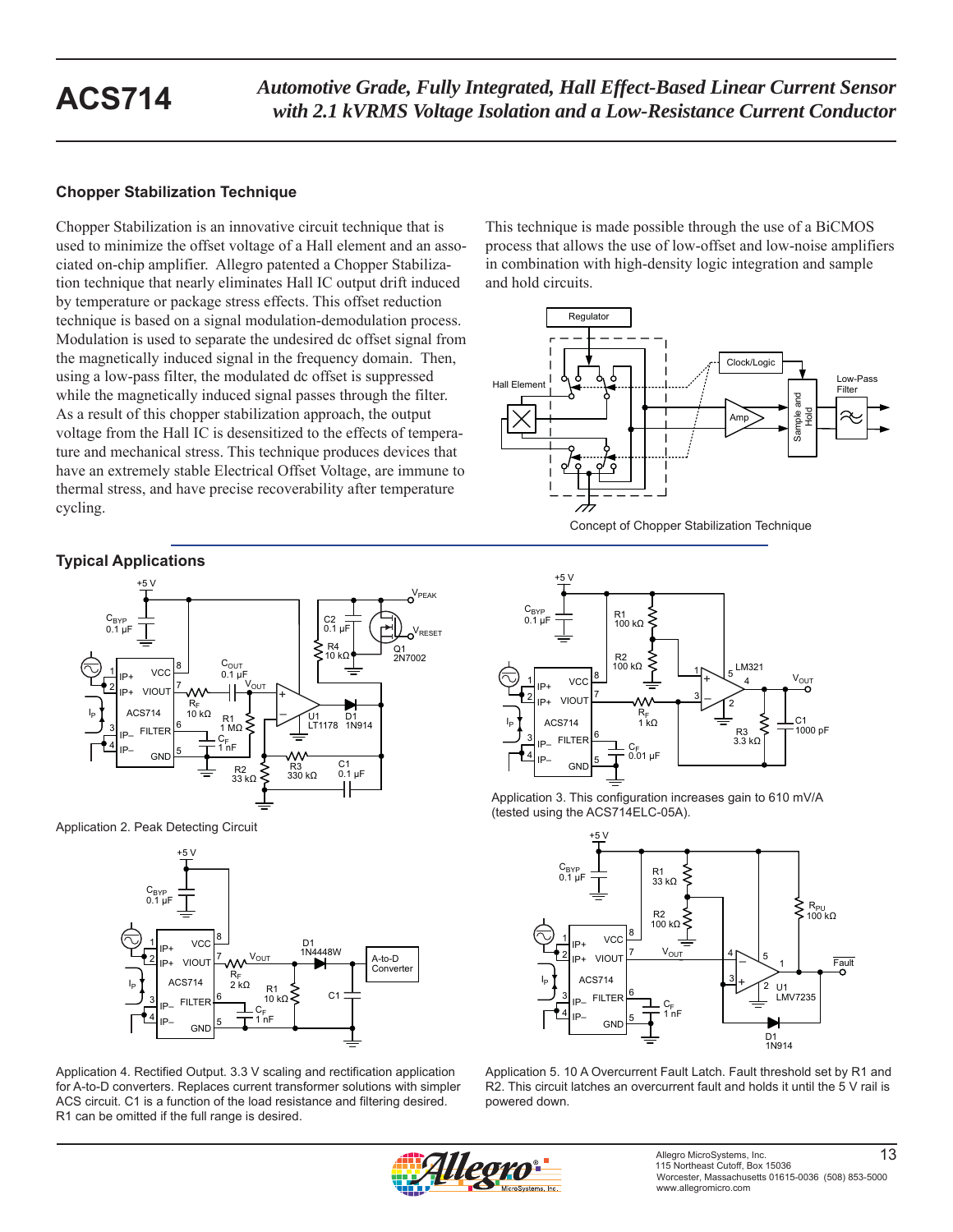### **Improving Sensing System Accuracy Using the FILTER Pin**

In low-frequency sensing applications, it is often advantageous to add a simple RC filter to the output of the sensor. Such a lowpass filter improves the signal-to-noise ratio, and therefore the resolution, of the sensor output signal. However, the addition of an RC filter to the output of a sensor IC can result in undesirable sensor output attenuation — even for dc signals.

Signal attenuation,  $\Delta V_{\text{ATT}}$ , is a result of the resistive divider effect between the resistance of the external filter,  $R_F$  (see Application 6), and the input impedance and resistance of the customer interface circuit,  $R_{\text{INTER}}$ . The transfer function of this resistive divider is given by:

$$
\Delta V_{\text{ATT}} = V_{\text{IOUT}} \left( \frac{R_{\text{INTER}}}{R_{\text{F}} + R_{\text{INTER}}} \right) .
$$

Even if  $R_F$  and  $R_{\text{INTER}}$  are designed to match, the two individual resistance values will most likely drift by different amounts over

Application 6. When a low pass filter is constructed externally to a standard Hall effect device, a resistive divider may exist between the filter resistor,  $R_F$  and the resistance of the customer interface circuit,  $R_{\text{INTE}}$ . This resistive divider will cause excessive attenuation, as given by the transfer function for  $\Delta V_{\text{ATT}}$ .

Application 7. Using the FILTER pin provided on the ACS714 eliminates the attenuation effects of the resistor divider between  $R_F$  and  $R_{\text{INTER}}$ , shown in Application 6.

temperature. Therefore, signal attenuation will vary as a function of temperature. Note that, in many cases, the input impedance,  $R<sub>INTEC</sub>$ , of a typical analog-to-digital converter (ADC) can be as low as  $10$  kΩ.

The ACS714 contains an internal resistor, a FILTER pin connection to the printed circuit board, and an internal buffer amplifier. With this circuit architecture, users can implement a simple RC filter via the addition of a capacitor,  $C_F$  (see Application 7) from the FILTER pin to ground. The buffer amplifier inside of the ACS714 (located after the internal resistor and FILTER pin connection) eliminates the attenuation caused by the resistive divider effect described in the equation for  $\Delta V_{\text{ATT}}$ . Therefore, the ACS714 device is ideal for use in high-accuracy applications that cannot afford the signal attenuation associated with the use of an external RC low-pass filter.





Allegro MicroSystems, Inc. 44 115 Northeast Cutoff, Box 15036 Worcester, Massachusetts 01615-0036 (508) 853-5000 www.allegromicro.com